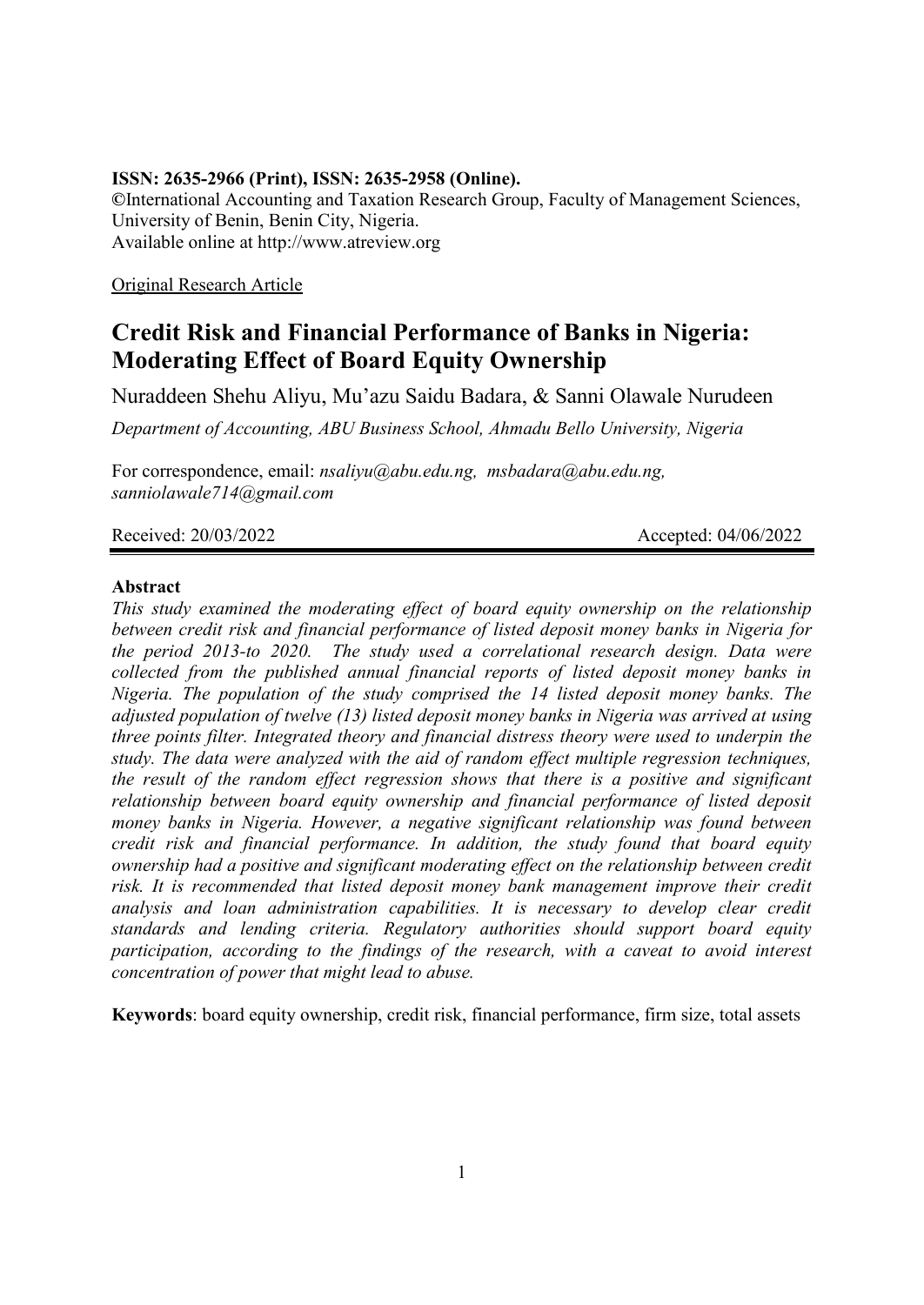# *JEL Classification Code: G21, G32, L25*

This is an open access article that uses a funding model which does not charge readers or their institutions for access and is distributed under the terms of the Creative Commons Attribution License. (http://creativecommons.org/licenses/by/4.0) and the Budapest Open Access Initiative (http://www.budapestopenaccessinitiative.org/read), which permit unrestricted use, distribution, and reproduction in any medium, provided the original work is properly credited.

© 2022. The authors. This work is licensed under the Creative Commons Attribution 4.0 International License

*Citation:* Aliyu, N.S., Badara, M.S., & Nurudeen, S.O. (2022). Credit risk and financial performance of banks in Nigeria: moderating effect of board equity ownership. *Accounting and Taxation Review, 6*(2): 1-13.

#### **1. INTRODUCTION**

Scholars and professionals have reexamined the connection between risk exposure and organisational success as a result of corporate failure. Many financial institutions (FIs), particularly banks, failed to adequately analyse and manage their risk exposure, resulting in major failures on a worldwide scale (Basel Committee on Banking Supervision, 2015; Berger et al., 2016; Elamer, 2017). During their commercial activities, banks are exposed to a wide range of systematic and unsystematic risks (Ishtiaq, 2015). The performance of financial institutions, as well as their risktaking behaviour, has been scrutinised more closely (Aebi et al., 2012; Berger et al., 2016; BCBS, 2015; Hines & Peters, 2015). According to Chiejina (2016), financial crises in the banking sector have grown increasingly worrying for bank regulators and owners. Therefore, inefficient risk management has been recognised as one of the key drivers of Nigeria's poor financial sector performance (IMF, 2013; SEC, 2012). Financial risk assessment has been thrust into the spotlight as a result of these challenges (Awoyemi, 2010; Rostami, Sommerville, Wong, & Lee, 2015; Kafidipe et al., 2021)

According to Fauzi and Idris (2013), performance refers to a company's market environment, policy, internal structure, and control system all working together. As a result, they often alter the circumstances that decide performance. Though, performance may be categorised into financial and non-financial categories (Lau & Sholihin, 2005). Because of the nature of the problem and the data that will be necessary, this study will concentrate on financial performance, as a company's operational performance is stated in its financial report. Since the financial statements are created and made public, other clients have access to them.

Discoveries in the literature have been made in understanding the relationship between credit risk and bank performance (Adesina 2019; Aysan & Disli 2019, Bustamante et al., 2019; Dang, 2019, Jiang et al., 2020; Nguyen & Dang, 2020; Sobarsyah & Dang, 2020). Bank performance is impeded, according to Adesina (2019), by inadequate loan evaluation and asset portfolios. In the theoretical and empirical literature, there have been several attempts to investigate the link between credit risk and bank performance. Various research has recommended incorporating regulatory factors to reconcile some contradictions in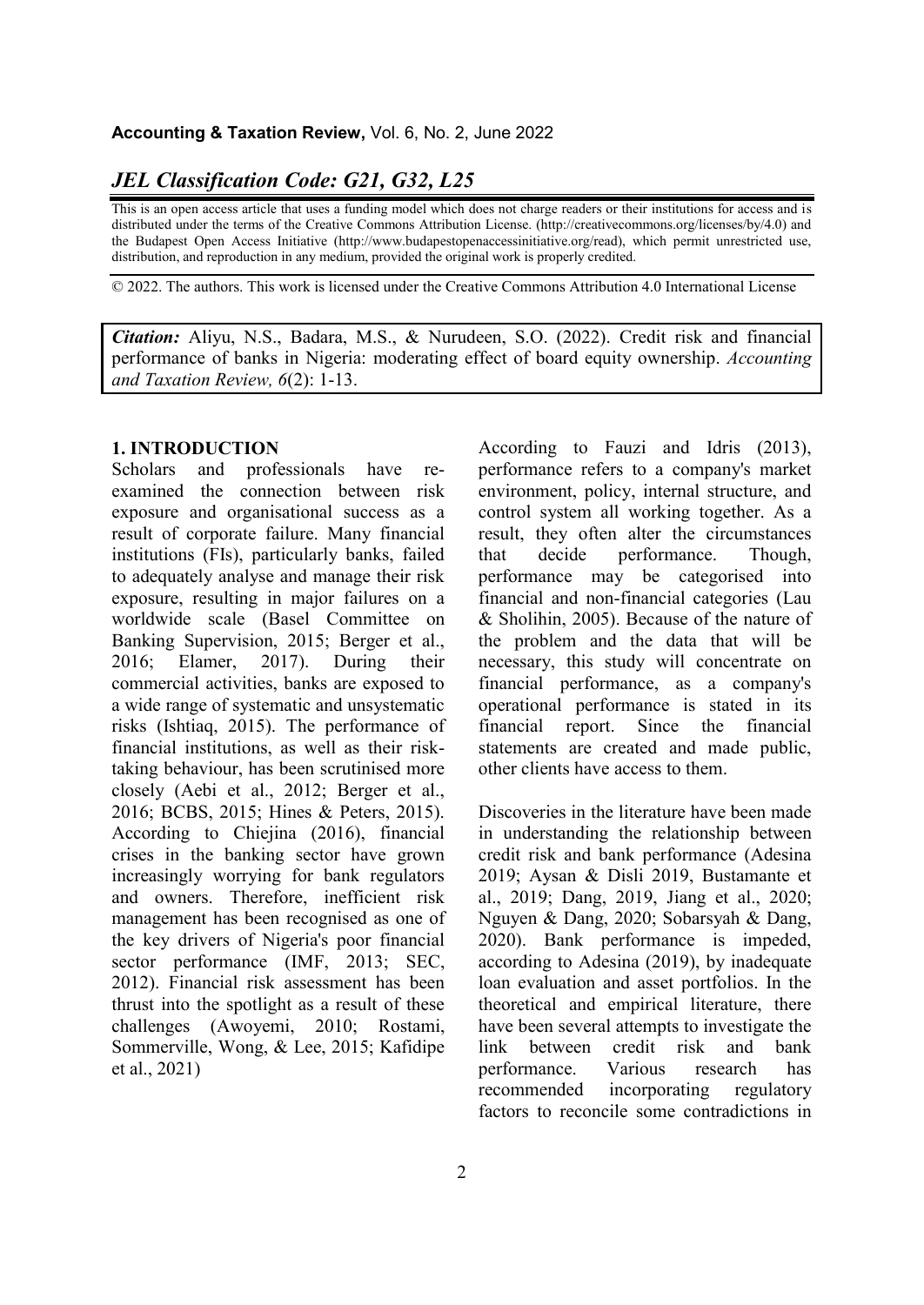the literature (Gordon, Loeb, & Tseng, 2009; Hafizuddin-Syah, Abdul-Hamid, Janor, &Yatim, 2014, Ahmad, 2016). To solve the agency problem, investors provide incentives to the board to act in the best investors' interest by allowing directors to own part of the firm (Nyamwanza *et al.,* 2017). However, board ownership may potentially incur some costs. Having control over a firm's decision may mean that some profitable projects are ignored because they are evaluated based on total risk rather than systematic risk (Alhaji, 2018).

Thus, the present study is set to fill the gaps identified in the credit risk and financial performance literature by extending its analysis to cover the moderating effect of board equity ownership. In a view of analyzing the credit risk, most of the previous studies failed to consider the riskiness of the chosen ratios. For instance, Annor and Obeng (2018), Iwedi and Onuegbu, (2014) and Ambrose (2017), tend to measure credit risk, by using nonperforming to total loan ratio, and loan loss provision to total loan. Some of these ratios can as well be used to measure performance, for instance, non-performing loan ratio, loan to deposit ratio and net interest margin and others such as loan loss provision to total loan may not automatically translate to risk (Cherkasova & Kurlyanova, 2019). According to Beyani *et al.,* (1964), variability is the standard deviation measure of the risk involved. The standard deviation measures how far off the values in a given data collection are from the sample average (Altman & Bland, 2005; Rajesh, 2016; Fu, 2021). Hence, this study will therefore consider the riskiness of the implored credit ratio.

The remainder of the paper is organized as follows: section 2 presents relevant extant studies. Section 3 discusses the methodology employed for the study. In section 4, the results of the data analysis are presented and discussed. Section 5 concludes the study by highlighting the finding policy implications.

### **2. LITERATURE REVIEW**

This section reviews relevant studies on corporate governance, risk management and financial performance.

#### **Concept of Financial Performance**

The concept of financial performance is a controversial issue largely due to its multidimensional meanings. Performance is the result of activities of an organisation or investment over a given period. According to Iswatia and Anshoria (2007), performance is the function of the ability of an organisation to gain and manage its resources in several ways to develop a competitive advantage. Heng and San (2011) contend that productivity, profitability, growth and customer satisfaction are used in measuring firm performance as these tools are closely related. In measuring the financial performance of banks and other financial institutions, profitability measures such as Return on Asset (ROA), Return on Equity (ROE), Net Interest Margin (NIM) and Earnings Per Share (EPS) are mostly used. This study measures financial performance in line Shehu *et al.* (2017) as return on the use of assets of the companies (ROA)

#### **Credit Risk and Financial Performance**

Credit risk is measured as nonperforming loan to total loan as used. It arises when a borrower defaults and does not honour its obligation to service debt. It occurs when the borrower is unable to pay his debts as agreed or fails to make timely payments on his debt servicing (Iwedi & Onuegbu, 2014;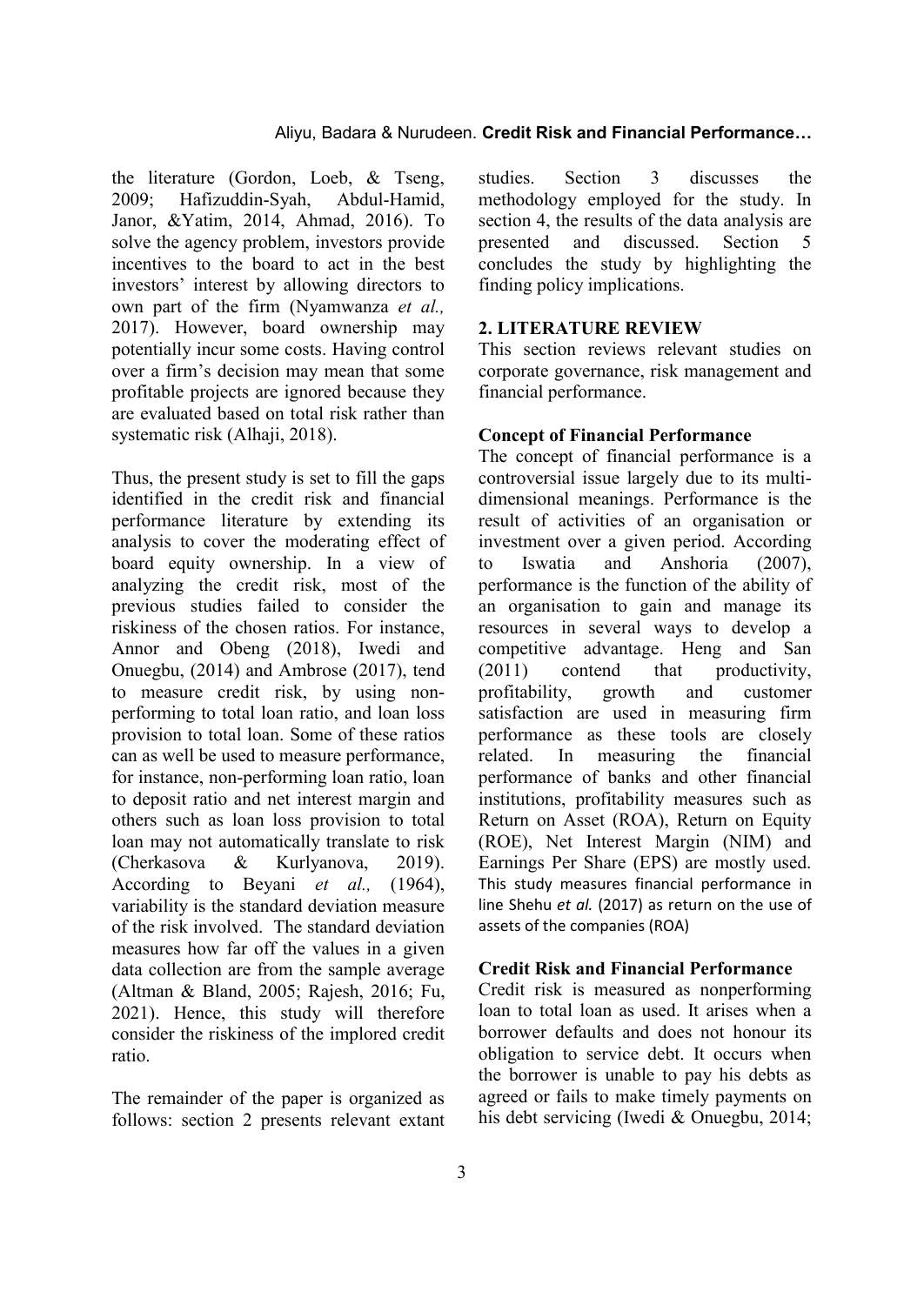Ambrose, 2017). Empirical on credit risk and financial performance such as Isiaka et al. (2017), examined the effect of corporate board size, and risk management on the financial performance of listed deposit money banks in Nigeria for the period 2011-2016. The population of the study is fifteen (15) listed deposit money banks in Nigeria out of which a sample of fourteen (14) were used for the study due to the accessibility and availability of data. Corporate board size and risk management as the independent variable was proxy with numbers of board of directors, liquidity risk, credit risk and operating risk, while the return on equity (ROE) and earnings per share (EPS) were used to proxy financial performance. Data were collected from secondary sources through the annual report and account of the banks for the period under study and the data was analysed using multiple panel regression techniques. The findings reveal that board size, credit risk and operating risk are a significant negative effect on return on equity (ROE) and earnings per share (EPS) respectively. The study also shows that liquidity risk is negative and insignificant effect on ROE and EPS of the study banks in Nigeria.

Annor and Obeng (2018), examined the impact of credit risk management on the profitability of 6 selected deposit money banks listed on the Ghana stock exchange. Secondary data was gathered from the annual reports of the six selected banks and Ghana banking survey for the years under consideration. The study adopted the Random Effect Model within the panel estimation technique framework. The study used return on equity (ROE) to measure profitability of banks, non-performing loans, loan loss provisions ratio, loan to asset ratio and capital adequacy ratio as credit risk. The findings showed that indeed credit risk

management has a significant relationship with the profitability of banks. While capital adequacy ratio had a positive relationship with a bank's profitability; non-performing loans, loan loss provisions ratio and loan to asset ratio show statistically significant negative relationship with the profitability of a bank. The study recommends that banks should assess and manage credit risk indicators vigorously in order reduce their exposure to these risks.

# **Board Equity Ownership and Financial Performance**

Arifur, Balachandran, & Paul, (2008) view board ownership as a percentage of common stock owned by directors, executive directors and independent directors. Empirical studies on board ownership and financial performance such as Buallay, Hamdan and Zureigat (2017), examined the impact of Corporate Governance on Firm performance of listed companies in the Saudi stock exchange. The study methodology was pooled data collected from the Saudi stock exchange (TADAUWL) for the period from 2012 to 2014. The study sample is 171 listed companies. The study's independent variable is Corporate Governance principals. The dependent variable is Firm performance which was measured using ROA, ROE and Tobin's Q. The study also utilized five control variables to help measure the relationship between Corporate Governance and Firm Performance. In conclusion, the study found that the governance level was 61.4% in Saudi stock exchange, which is considered high compared to previous studies. The results of the study test indicate that there is no significant impact of corporate governance adoption on firm's operational and financial performance in the listed companies in Saudi stock exchange. By testing the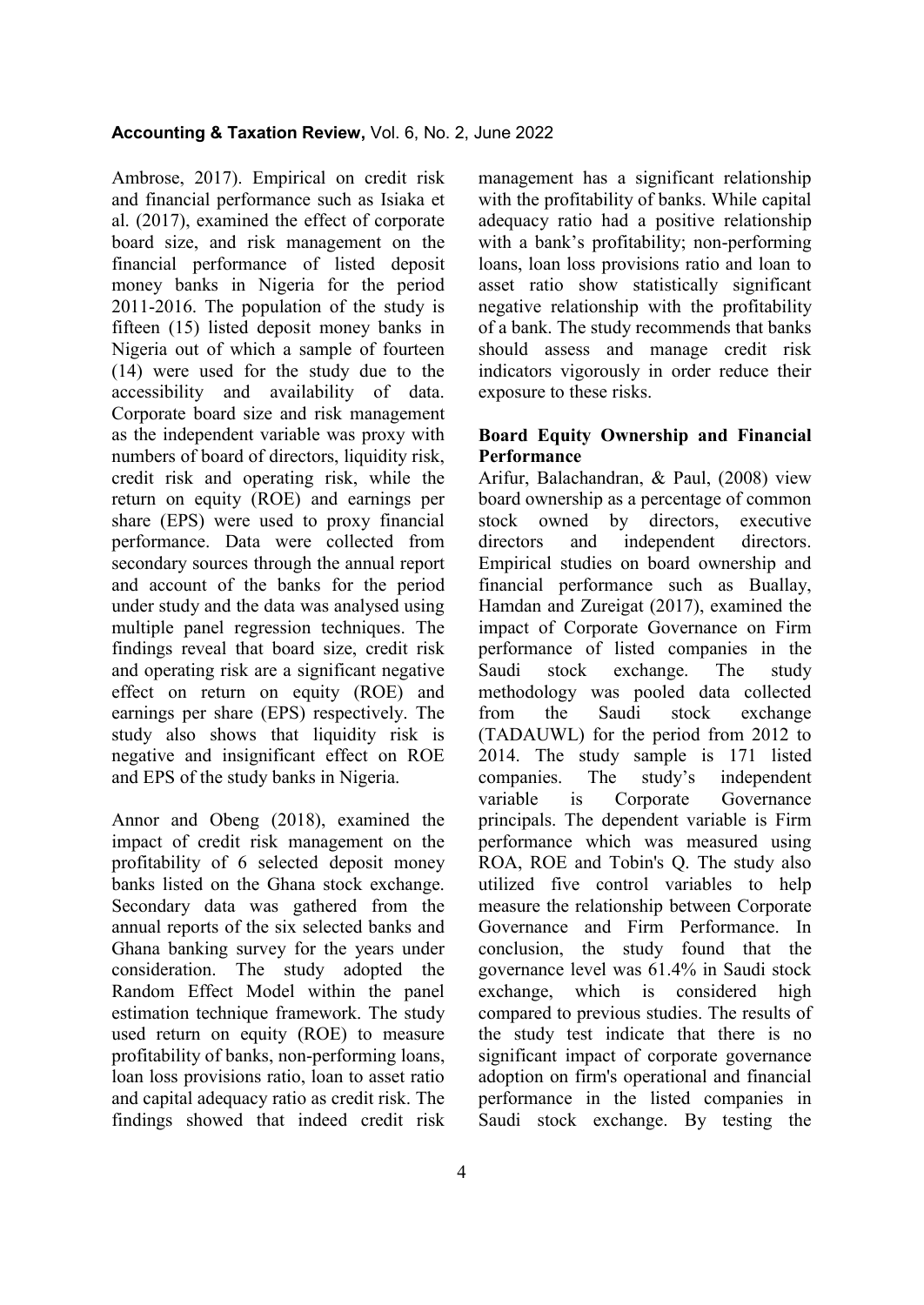Tobin's Q model, the study also concluded that there's no significant impact for ownership of the largest shareholder and independency of Board of Directors on firm's market performance. Significant impact was found for the ownership and the size of the Board of Directors on firm's performance.

Ogaluzor and Omesi (2019), investigated the relationship between share ownership structure and financial performance of listed consumer goods companies in Nigeria, using a cross-section of secondary data for 2016 fiscal year, which was obtained from the published annual reports of the firms. Share ownership structure was viewed from the dimensions of ownership concentration and managerial share ownership, while financial performance was measured with return on assets. Firm size was used to control for heterogeneity in firm-specific characteristics. A Generalized Least Square (GLS) regression technique was used, given the cross-sectional nature of the data to mitigate the interference of heteroscedasticity in the results. In the final analysis, results obtained confirmed a significant negative relationship between ownership concentration and financial performance thereby upholding the entrenchment effect hypothesis. On the other hand, though a positive relationship was confirmed regarding the relationship between managerial share ownership and financial performance, results obtained fell short of statistical significance at the conventional level.

# **3. METHODOLOGY**

The study adopted the correlational research design. The design is informed by the research paradigm which is the positivism approach. The population of the study comprised of all the fourteen (14) listed

deposit money banks on Nigeria stock exchange (NSE) and the sample size is fifteen (13). The sampling technique is based on these criteria:

- i. The firm must be listed on the NSE one (1) year before 2013.
- ii. Firm must not be delisted during the period of study
- iii. Availability of data in the annual financial reports of the firms for the period under study i.e., 2013-2020.

The financial data used for the study is secondary in nature obtained from the annual reports. Panel regression analysis was employed since the study involves the use of both time series and cross-sectional data. The independent variable considered is, credit risk while the dependent variable is financial performance, with board equity ownership as the moderator.

### **Theoretical Framework and Model Specification**

This section explains the related theories on which the study is based. There are several theoretical perspectives which are used in explaining corporate governance, risk management and financial performance. The agency and stakeholders' theories are used to underpin the study.

### **Integrated theory**

The theory was developed by Stulz (1988) explaining the roof-shaped relationship between ownership and firm performance. In his seminal paper, he focused on the takeover market in a bid to discipline managers. His model incorporated both the takeover premium hypothesis and the enchantment hypothesis in a single theory. As the fraction of manager owned equity increases so does, the increase in premium a hostile bidder must part with to acquire control of a target firm. However, the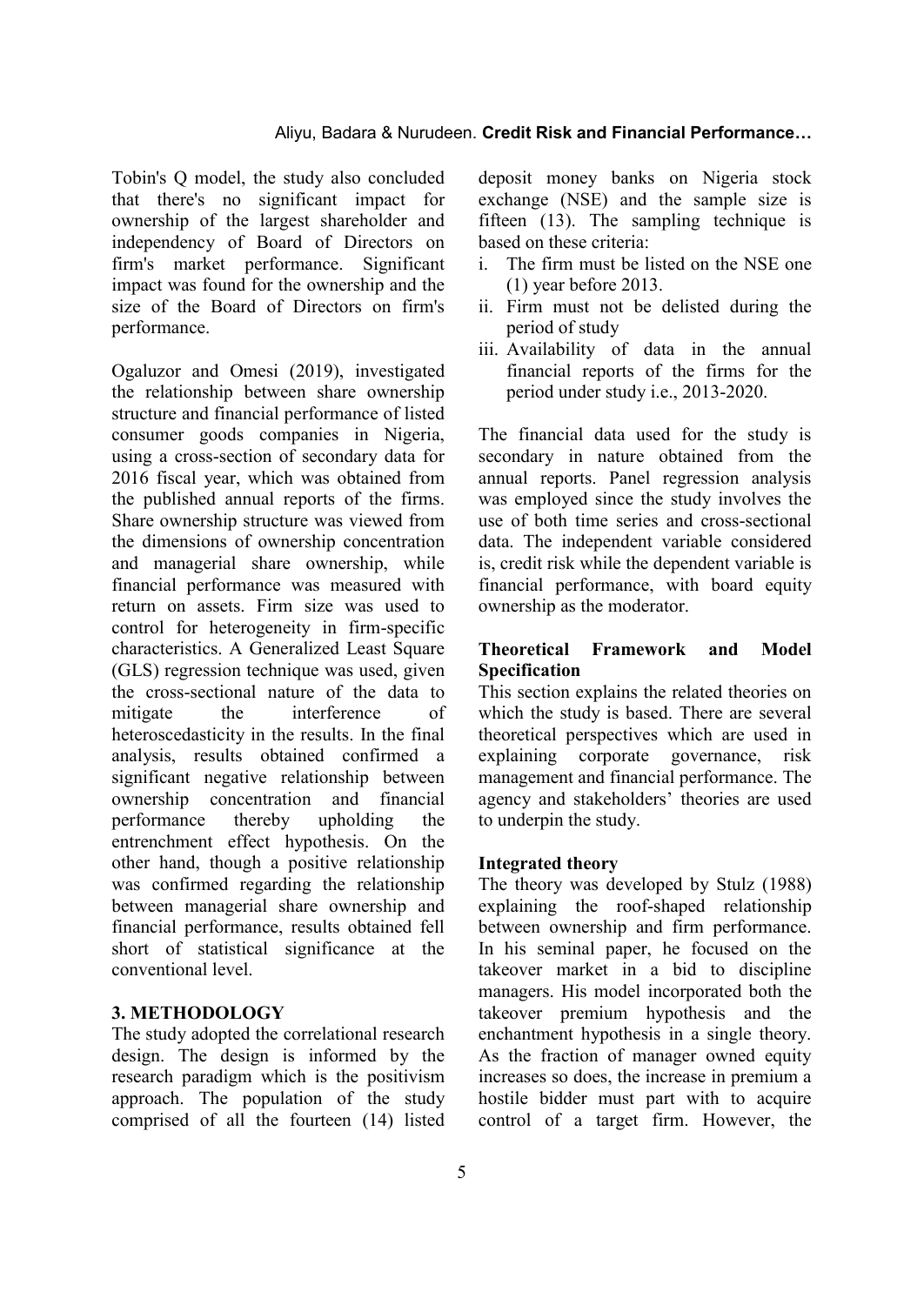#### **Accounting & Taxation Review,** Vol. 6, No. 2, June 2022

probability of the success of the takeover consequently declines. When managers own a smaller fraction of firm's shares, it will be more likely that hostile takeover will succeed at a value below the maximum the investor willing to pay (Salehi & Baezegar, 2011). As managerial ownership in equity of a firm increases, the probability of hostile takeover is cancelled out. This rationale results in a curvilinear trend between the value of firm and insider's fraction of shares (Oscar, 2017). The more equity ownership by management in a firm the more positive effect of credit risk observed on the firm's performance since managers will more meticulous and competent to oppose takeover threat for corporate control (Salehi *et al,*, 2011).

# **Finance Distress Theory**

Corporate distress was first classified and modelled in 1996 by Beaver. He noted that financial distress is liquidation, bankruptcy, mergers absorption or major structural changes to a company. In this grey area where prediction of financial distress is difficult there is an overlap between non failed and failure. Baldwin and Scott (1983) purported that when a firm's business deteriorates to the point where it cannot meet its financial obligation, the firm is said to have entered a state of financial distress.

The first signals of financial distress are violations of debt payments and failure or reduction of dividends payouts. Whitaker (1999) defines entry in financial distress as the first year in which cash flows are less than current maturities' long-term debt. The firm has enough to pay its creditors as long as the cash flows exceed the current debt obligations. The key factor in identifying firms in financial distress is their inability to meet contractual debt obligations.

#### **Model Specification**

Flowing from the above framework, we expect a functional relationship between credit risk and financial performance expressed in econometric form as:

The model is stated below:

 $ROA_{it} = \beta_0 + \beta_1 CRK_{it} + \beta_2 BEO_{it} +$  $\beta_3$ CRK<sub>it\*</sub>BEO<sub>it</sub>+FSZ<sub>it</sub>+e<sub>i</sub>

Where: i= firms t= year  $β<sub>0</sub>$ = Intercept  $β<sub>1</sub>$ ,  $β<sub>2</sub>$  and  $β<sub>3</sub>$  = the coefficients of the Variables.  $e = Error Term$ . ROA= Return on Asset  $CRK = Credit risk$ BEO = Board Equity Ownership FSZ= Firm Size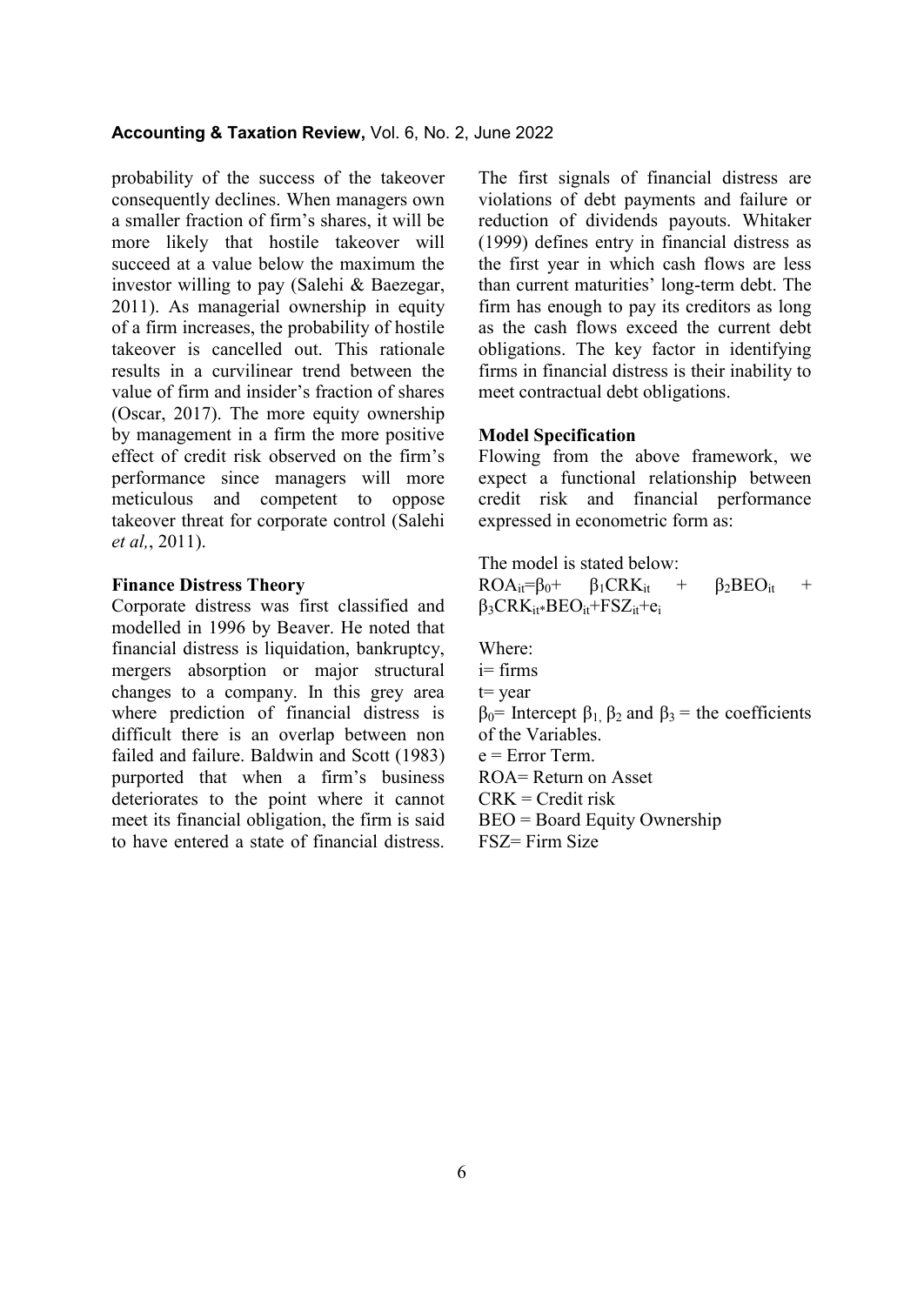# **Operationalisation of Variables**

| <b>Variables</b>          | <b>Proxies</b>                      | <b>Variable</b><br><b>Type</b> | <b>Measurements</b>                                                                                                                                                                                              |
|---------------------------|-------------------------------------|--------------------------------|------------------------------------------------------------------------------------------------------------------------------------------------------------------------------------------------------------------|
| Financial<br>Performance  | Return on<br>Asset                  | Dependent<br>Variable          | profit after tax to total asset (Shehu, 2017)                                                                                                                                                                    |
| <b>Credit Risk</b>        | Credit risk                         | Independent                    | non-performing loan to total loan ratio by firm minus<br>the industry's average means divided by standard<br>deviation of all firms in the same industry according<br>to Ambrose $(2017)$ and Paroush $(1992)$ . |
| Board equity<br>ownership | <b>Board</b><br>equity<br>ownership | Moderator                      | The number of shares owned by the board to total<br>shares (Alhaji, 2018)                                                                                                                                        |
| Firm size                 | Total assets                        | Control                        | Measured as the log of total assets. (Hashim $\&$<br>Abdul Rahman, 2011)                                                                                                                                         |

*Table 1: Operationalisation of Variables*

# **4. ESTIMATION RESULTS AND DISCUSSION OF FINDINGS**

|               | Mean      | Std. Dev. | Min      | max      |
|---------------|-----------|-----------|----------|----------|
| Roa           | .0156     | .018      | $-.095$  | .062     |
| <b>Crk</b>    | $-1.023$  | 1.000079  | $-1.941$ | 3.605    |
| Beo           | .043      | .062      | .00039   | .257     |
| Fsz (million) | 2239042.8 | 1934842.8 | 156506.5 | 10384349 |
|               |           |           |          |          |

*Table.2 Descriptive Statistics*

Source: summary of STATA OUTPUT

The descriptive statistics of financial performance evaluated by return on asset (ROA) show an average of N0.016 in Table 2 The ROA is a measure of the efficiency of the owners' invested capital; it reflects the contribution of net income per naira (local currency) invested by the businesses' shareholders. The lowest and highest ROA values are -0.095 and 0.062, respectively. That implies the most profitable deposit money banks made N0.062 in net revenue on a single N1 asset investment, while the deposit money banks' largest losses were about -N0.095 on each N1 asset investment. The standard deviation of ROA of N0.018 indicates that there is a wide variation of earnings across the sampled deposit banks.

On the other hand, the average value for credit risk across the sampled banks as seen in Table.2 is -1.023 indicating that on average credit risk exposure is not too high; nevertheless, the standard deviation of 1.000079 indicates wide dispersion as the value doesn't cluster around the mean. The minimum and maximum values are -1.941 and 3.605 respectively.

Director ownership had a minimum value of 0.00039 and a maximum value of 0.257, implying the lowest proportion of shares held by the directors was at 0.04%, while the highest percentage of shares held by the directors was 25.7%. On the whole, Director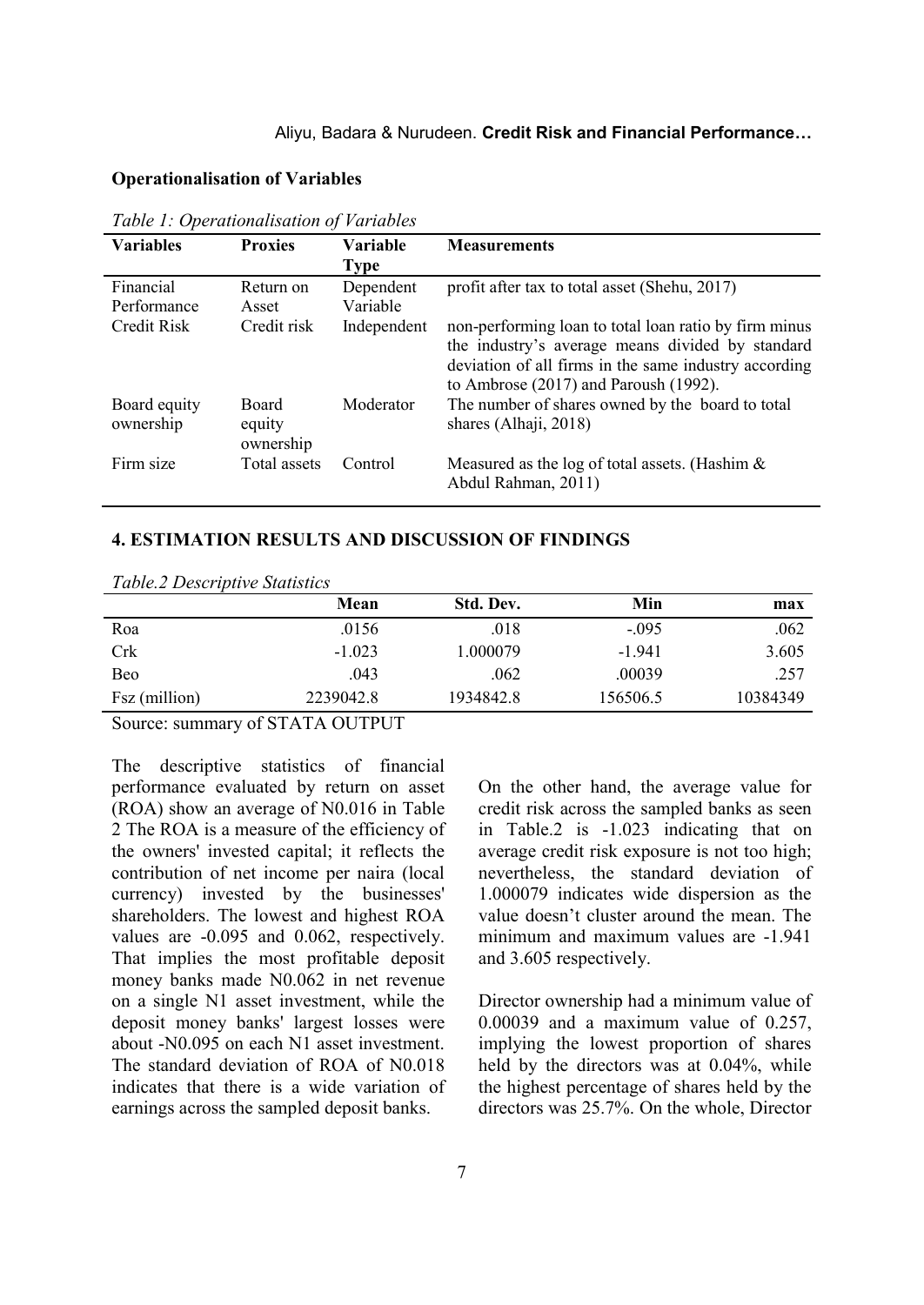### **Accounting & Taxation Review,** Vol. 6, No. 2, June 2022

Ownership recorded a mean value of 0.037, implying that, on the average, the listed deposit money banks' directors had shares to the tune of 4.3%. The standard deviation recorded a value of 0.062 or 6.2% which implies high variability across the listed deposit money banks in Nigeria.

With respect to firm size, the size of the bank has minimum asset value of N156506.5millions in Nigerian Naira while

the maximum value owned by banks in terms of size is N10384349million. The mean of the size of the firm as presented in Table.2 indicates that on average listed deposit money banks in Nigeria have assets with worth N2239042.8millions value. The lower standard deviation with the value of N1934842.8millions as compared with the mean shows that there is low variation in total assets of the banks that constitutes the study sample.

| Table. 3 Correlation Matrix |          |          |       |                   |       |
|-----------------------------|----------|----------|-------|-------------------|-------|
| Variables                   | (1)      | (2)      | (3)   | $\left( 4\right)$ | (5)   |
| <b>ROA</b>                  | 1.000    |          |       |                   |       |
| <b>CRK</b>                  | $-0.182$ | 1.000    |       |                   |       |
| <b>BEO</b>                  | 0.038    | $-0.260$ | 1.000 |                   |       |
| CRK*BEO                     | $-0.006$ | $-0.030$ | 0.355 | 1.000             |       |
| <b>FSZ</b>                  | 0.052    | $-0.255$ | 0.482 | 0.324             | 1.000 |

Source: Summary of STATA OUTPUT

From the correlation matrix table.3, it can be seen that board equity ownership (BEO) is positively correlated with the return on (ROA) of the listed deposit money banks in Nigeria, implying that the variable moves in the same direction as ROA. On the other hand, credit risk is negatively correlation with ROA. The implication is that the above variable moves in the opposite direction from the ROA. In addition, BEO negatively moderates the relationship between credit risk and financial performance. Nevertheless, the relationship among the explanatory variables is not strong to warrant the problem of multicollinearity.

#### **Residual tests**

The current research employed the Breuch Pagan/Cook-Weisberg test to see whether heteroskedasticity existed. The Chi2 of 0.14 with a p-value of 0.129 indicates that there is no heteroskedasticity, and the null hypothesis that the residual variance is constant (homoscedastic) is not rejected.

The research used a multicollinearity test to determine the strength of the association between the explanatory factors, which might influence the study's outcome. The variance inflation factor (VIF) was calculated, and all of the variables had values less than 10 and tolerance values more than 0.10. (Rule of thumb). This demonstrates that there is no difficulty with multicollinearity.

To decide between the fixed and random effect models, the Hausman specification test was used. The Hausman test found that the value of chi2 is 0.00 and the prob>chi 1.0000 is negligible, indicating that the Hausman test favours the random effect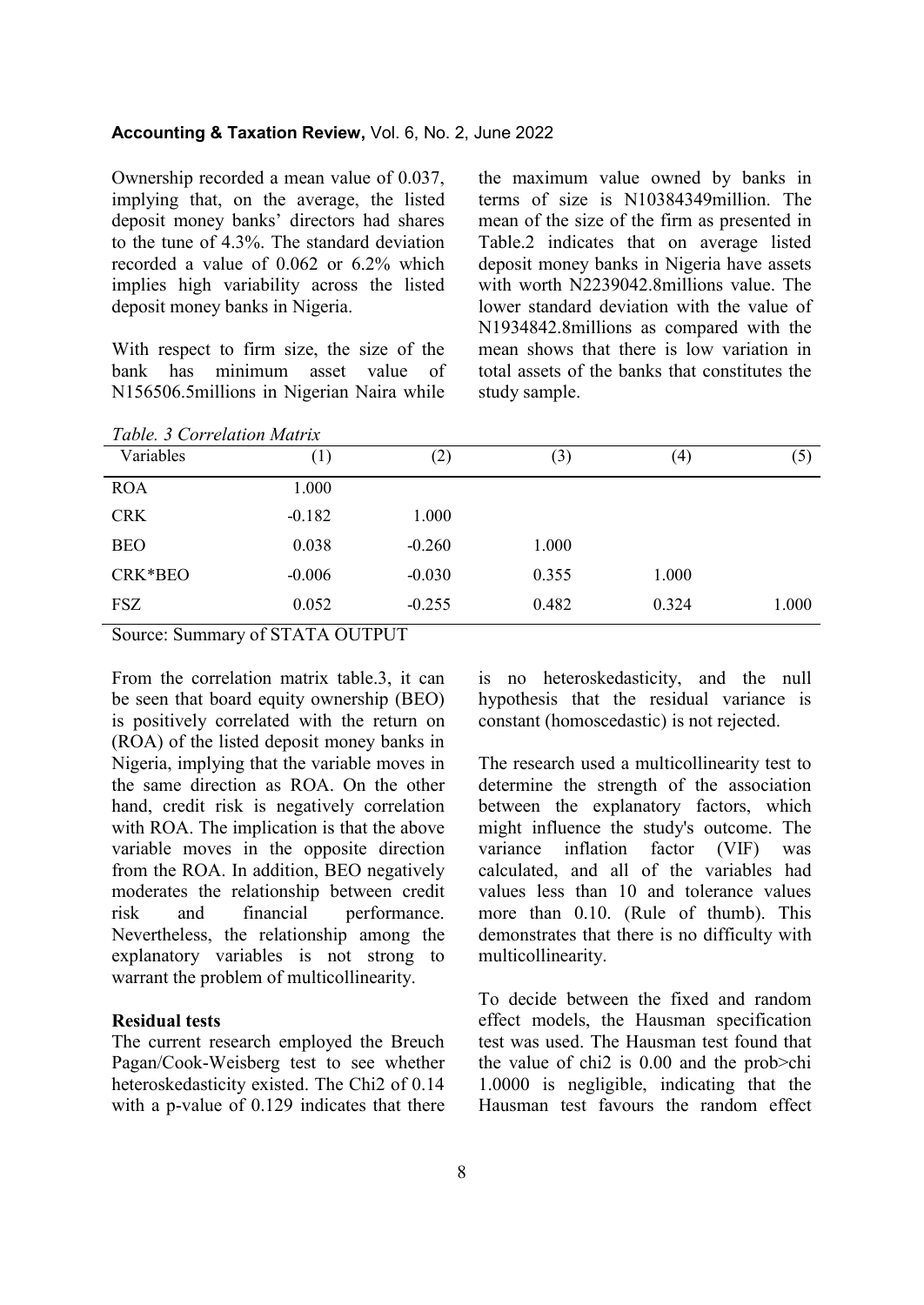model. To select between the random effect, result and OLS regression, the Breusch and Pagan Lagrangian multiplier test for random effect was used. The test resulted in a chi2 of 2.21 and a p-value of 0.003. As a result, the random effect regression model is the most appropriate for interpreting the data in this research.

*Table 4: Random Effect Regression Results*

| <b>ROA</b>                  | Coef.    | St.Err. | t-value          | p-value           | [95% Conf | <b>Intervall</b> | <b>Sig</b> |
|-----------------------------|----------|---------|------------------|-------------------|-----------|------------------|------------|
| <b>CRK</b>                  | $-1.417$ | 0.232   | $-6.11$          | 0.000             | 0.963     | 1.872            | ***        |
| <b>BEO</b>                  | 0.062    | 0.055   | 1.13             | 0.261             | $-0.169$  | 0.046            |            |
| CRK*BEO                     | $-.001$  | .0003   | $-3.68$          | 0.000             | $-1.754$  | $-0.892$         | ***        |
| FSZ                         | .023     | .0187   | 1.27             | .204              | 0.018     | 0.162            | **         |
| Constant                    | $-0.002$ | 0.008   | $-0.29$          | 0.770             | $-0.019$  | 0.014            |            |
|                             |          |         |                  |                   |           |                  |            |
| Mean dependent var<br>0.013 |          |         | SD dependent var |                   | 0.035     |                  |            |
| Overall r-squared<br>0.273  |          |         |                  |                   |           |                  |            |
| Chi-square<br>41.837        |          |         | Prob $>$ chi2    |                   | 0.000     |                  |            |
| R-squared within            | 0.259    |         |                  | R-squared between |           | 0.384            |            |
| VIF                         |          |         | 1.18             |                   |           |                  |            |

*\*\*\* p<0.01, \*\* p<0.05, \* p<0.1* 

Source: Summary of STATA OUTPUT

From table 4, it can be observed that the adjusted  $R^2$  is 0.273 which means that 27.3% of variation in ROA of listed deposit banks in Nigeria was explained jointly by the independent variables captured in the model and p-value of 0.0000 shows that it is significant at 1%. This implies that the model is fit.

The relationship between credit risk (CRK) and financial performance of listed deposit money banks in Nigeria is found negative with the coefficient of -1.417 at 1% level of significance as indicated by the p-value of 0.000. Thus, an increase in credit risk will lead to a decrease in the financial performance of listed deposit money banks in Nigeria. This is because the increase in the amount of non-performing loans may have a more deteriorating effect on financial performance due to the likely hood of debtors failing to honour their obligation to the banks and more proportion of total loans and advances that turn out to be nonperforming dwindles and reduces banks

financial performance. This provides a basis for rejecting the null hypothesis that says, credit risk has no significant impact on the financial performance of listed deposit money banks in Nigeria. This finding is in line with Isiaka *et al*. (2017), Annor *et al*  (2018) and financial distress theory which states that credit risk is one of the components that financial distress emanates from, and the shareholders wealth may be affected by increase of returns on their equity at a decreasing rate.

The coefficient of board equity ownership (BEO) is 0.062, which means that equity ownership has a positive relationship with financial performance of listed deposit money banks in Nigeria. However, the relationship between them is not significant as indicated by p-value of 0.26. Therefore, we fail to reject the null hypothesis that says, managerial ownership has significant effect on financial performance of listed deposit money banks in Nigeria. This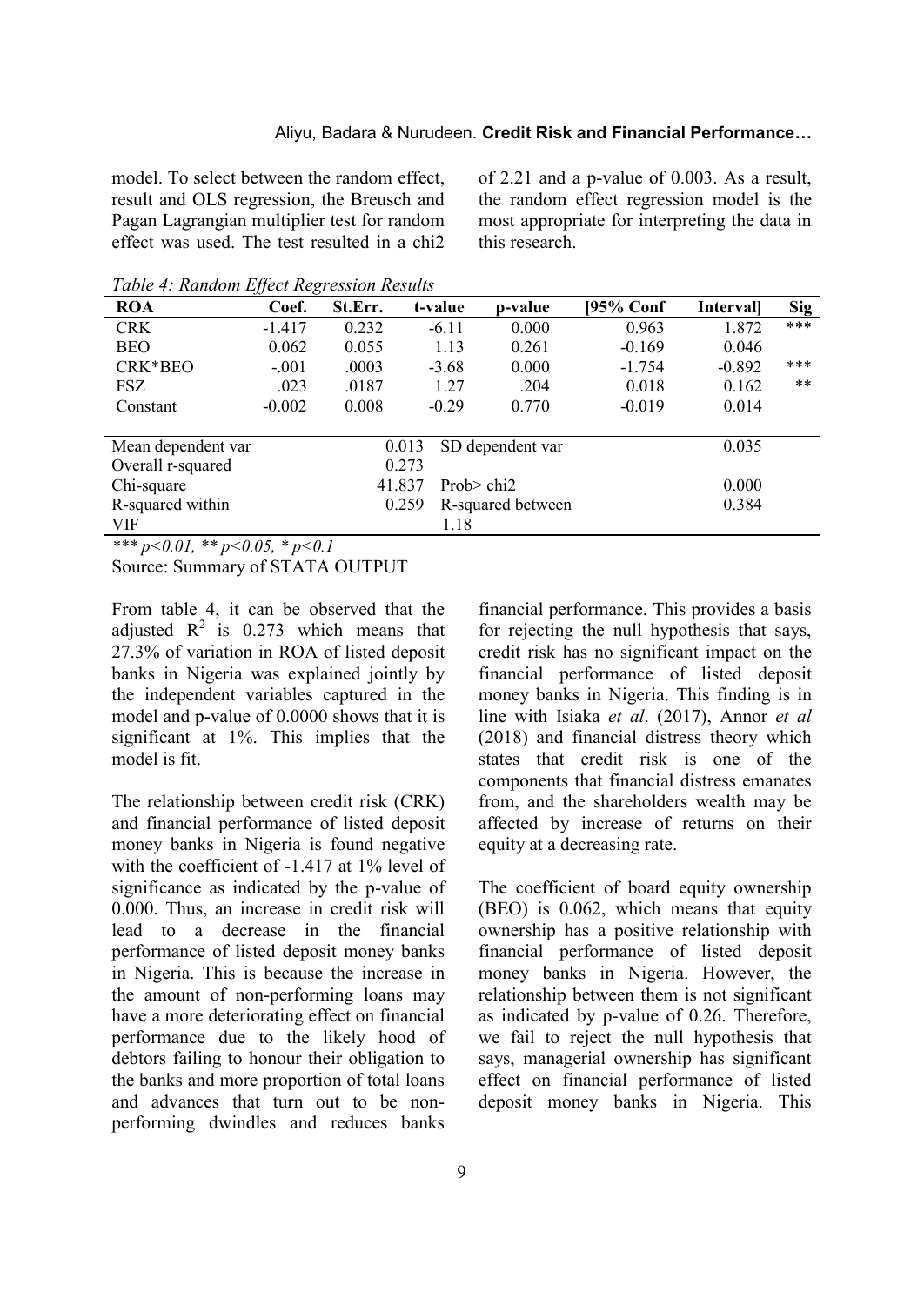finding is in tandem with that of Hamdan and Zureigat (2017).

The moderating effect of board equity ownership (measured by the proportion of shares owned by the board of directors) on the relationship between credit risk and financial performance (using ROA) is negatively significant, with a parameter of - 0. 003, with the p-value of 0.000. By implication, board equity ownership has a moderating influence on the link between credit risk and financial performance. This is because, as previously noted, past research found conflicting outcomes in the nexus between credit risk and financial performance. As a result, this research concluded that there is a mixed link between credit risk and financial performance, which prompted moderation

# **5. CONCLUSION AND RECOMMENDATIONS**

The study investigated the moderate effect of board equity ownership on the relationship between credit risk and financial performance of listed deposit money banks in Nigeria, 13 out of the 14 listed deposit money banks were used due to data availability. Data were sourced from annual financial reports of the banks. Using the multiple regressions to analyze the data, this study found that there is a positive and significant relationship between board equity ownership and financial performance of listed deposit money banks in Nigeria. However, negative significant relationship was found between credit risk and financial performance. In addition, the study found that board equity ownership had a positive and significant moderating effect on the relationship between credit risk. It is recommended that listed deposit money bank management improve their credit analysis and loan administration

capabilities. It is necessary to develop clear credit standards and lending criteria. Management is also responsible for ensuring that the terms and conditions of loan approval are followed. As a result, top management should establish lending standards and make them known to all employees. This will lower nonperforming loan losses and enhance asset quality management, which increases bank costs and, as a result, increases profitability.

Regulatory authorities should support board equity participation, according to the findings of the research, with a caveat to avoid interest concentration of power that might lead to abuse. As a result, this study contributes to the credit risk literature stream by providing theoretical evidence for the moderating ability of BEO between financial risk and financial performance of listed deposit money banks in Nigeria

# **REFERENCES**

- Ahmed, I., & Manab, N. A. (2016). Influence of Enterprise Risk Management Success Factors on Firm Financial and Non-Financial Performance: A Proposed Model. *International Journal of Economics and Financial Issues,* 6(3), 1-7.
- Alhaji, S. (2018). Managerial Ownership and Financial Performance of Listed Manufacturing Firms in Nigeria Managerial Ownership and Financial Performance of Listed Manufacturing Firms in Nigeria. *International Journal of Academic Research in Business and Social Sciences, 8(9), 1227–1243. https://doi.org/10.6007/IJARBSS/v8 i9/4693*
- Ambrose, N. (2017). The effect of credit risk management on the financial.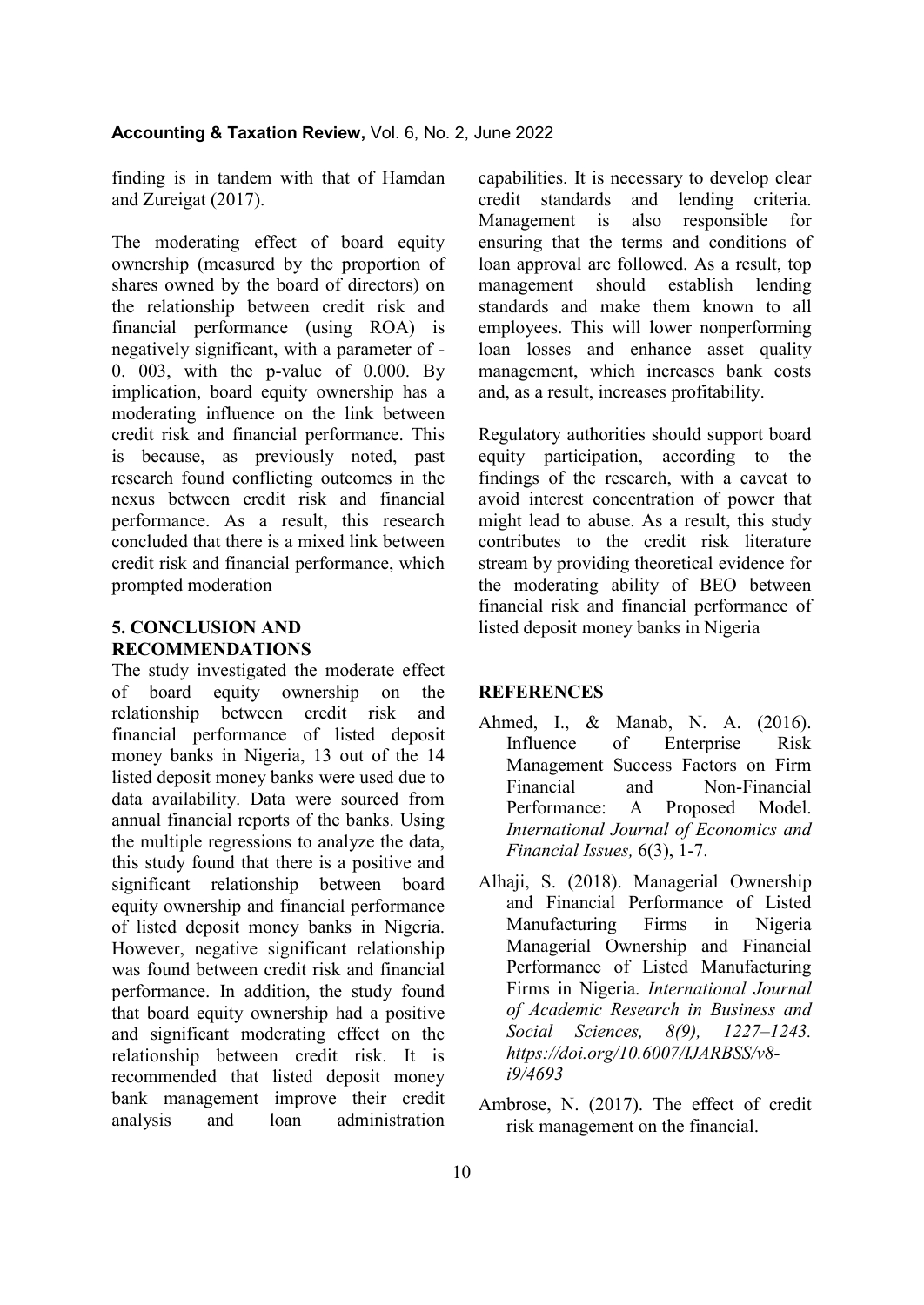- Annor, E., & Obeng, F. (2018). Impact of Credit Risk Management on the Profitability of Selected Commercial Banks Listed on the Ghana Stock Exchange. *Journal of Economics, Management and Trade, 20(2), 1–10. https://doi.org/10.9734/JEMT/2017/368 81*
- Awoyemi, O. (2010) Repositioning Corporate Nigeria: Lessons in Corporate Reputation Management. *In Nigerian Institute of International Affairs.*
- Basel Committee on Bank Supervision (2015) Corporate Governance Principles for Banks.
- Berger, A. N. &DeYoung, R. (1997). Problem Loans and Cost Efficiency in Commercial Banks, *Journal of Banking and Finance,* 21(6), 849- 870.
- Beyani, M., & Kasonde, R. (1964). Financial innovation and the importance of modern risk management systems – a case of Zambia. 31, 283–293.
- Bustamante, J., Cuba, W., Nivin, R., (2019). Determinants of Credit Growth and the Bank- Lending Channel in Peru: A Loan Level Analysis.
- Cherkasova, V., & Kurlyanova, A. (2019). Borsa \_ Istanbul Review Does corporate R & D investment support to decrease of default probability of Asian firms? Borsa *Istanbul Review, 19(4), 344–356. https://doi.org/10.1016/j.bir.2019.07.00 9*
- Cherkasova, V., & Kurlyanova, A. (2019). Borsa \_ Istanbul Review Does corporate R & D investment support to decrease of default probability of Asian firms ?Borsa Istanbul Review, 19(4), 344–356. https://doi.org/10.1016/j.bir.2019.07.009
- Chiejina, M. O. (2016). Credit Risk and Commercial Banks' Performance in Nigeria: A Panel Model Approach. *Australian Journal of Business and Management Research*, 2(2), 31–38.
- Elamer, A. A. &Benyazid, I. (2018). The Impact of Risk Committee on Performance of UK Financial Institutions.*International Journal of Accounting and Finance,* 8(2), 161-180
- Fauzi, H., &Idris, K. (2013). The Relationship of CSR and Financial Performance: New Evidence From Indonesian Companies. *The American Economic Review, 2(1), 58–79.*
- Fu, C. (2021). Time-Varying Risk and the Relation between Idiosyncratic Risk and Stock Return. *Journal of Risk and Financial Management, 14(9), 432. https://doi.org/10.3390/jrfm14090432*
- Hafizuddin-Syah, B., Abdul-Hamid, M., Janor, H., & Yatim, P. (2014). The Implementation of Enterprise Risk Management (ERM ) and Firm Performance : Evidence from Malaysian Technology Firms. *In the 16th Malaysian Finance Association Conference (MFA2014).*
- Hashim, U. J. B., & Abdul-Rahman, R., B. (2011). Board independence, board diligence, board expertise and impact on audit report lag in Malaysian market. *Finance and Corporate Governance Conference, 1–22. https://doi.org/10.2139/ssrn.1717479*
- IMF (2013). Annual Report is a report of the IMF's Executive Board. Retrieved from https://www.imf.org/en/Publications/AR EB
- Ishtiaq, M., (2015) Risk Management in Banks: Determination of Practices and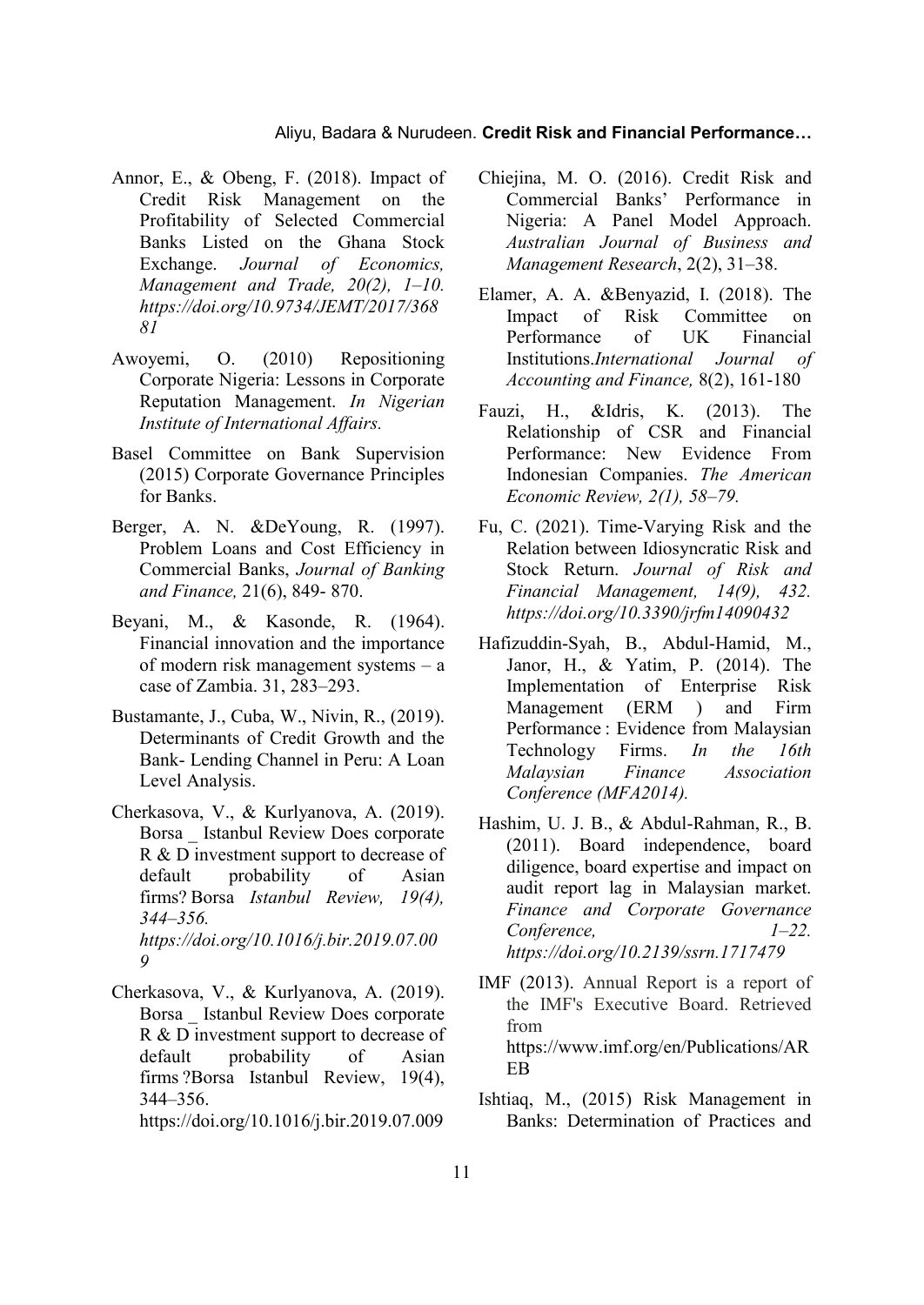### **Accounting & Taxation Review,** Vol. 6, No. 2, June 2022

Relationship with Performance.Phd Thesis, University of Bedfordshire, Pakistan.

- Isiaka, L. O., Mustapha, L. O., &Irom, I. M. (2017). Corporate Board Size , Risk Management and Financial. December. *European American Journal*
- Iswatia, S., & Anshoria., M. (2007). "The Influence of Intellectual Capital to Financial Performance at Insurance Companies in Jakarta Stock Exchange (JSE)." In *Proceedings of the 13th Asia Pacific Management Conference, Melbourne, Australia.*,.
- Iwedi, M., & Onuegbu, O. (2014). Credit Risk and Performance of Selected Deposit Money Banks in Nigeria: An Empirical Investigation". *European Journal of Humanities and Social Sciences, 3(1).*
- Jeno, S. K., Mohaptra, S., & Wong, W. K. (2017). Non-performing Loans in Banks in India- Are Managers only Responsible?; *Department of Finance and Big Data Research Center, Asia University, 500, Lioufeng Road, Wufeng, Taiching, Taiwan.*
- Kafidipe, A., Uwalomwa, U., Dahunsi, O., & Okeme, F. O. (2021). Corporate governance , risk management and financial performance of listed deposit money bank in Nigeria. *Cogent Business & Management, 8(1). https://doi.org/10.1080/23311975.2021. 1888679*
- Lau, C. M., & Sholihin., M. (2005). Financial and Non-financial Performance Measures: How do they affect Job Satisfaction? *British Accounting Review, 37(4), 389–413. [https://doi.org/10.1016/j.bar.2005.06.00](https://doi.org/10.1016/j.bar.2005.06.002) [2.](https://doi.org/10.1016/j.bar.2005.06.002)*
- Nguyen, H., D., H., Dang, V., .D. (2020). Bank-specific determinants of loan growth in Vietnam: evidence from the CAMELS approach. *J. Asian Fin. Econom. Business 7 (9), 179–189*
- Nyamwanza, L., Rudo, M., Samugwede, O., & Nyazenga, P. (2017). The Effects Of Strategic Risk Management On Performance Of Insurance Products : A Case Of First Mutual Life Insurance. *Journal O F Financial Services Research 22 (3), 203-24., 4(2), 1–16.*
- Ogaluzor, O. I., & Omesi., I. (2019).ownership structure and financial performance of listed consumer goods manufacturing companies in official Publication of Center for International Research Development*. Journal of Accounting Information and Innovation, February.*
- Oscar, L. (2017). Ownership Structure and Financial Performance of Firms Listed at the Nairobi Securities Exchange.
- Oscar., L. (2017). Ownership Structure and Financial Performance of Firms Listed at the Nairobi Securities Exchange.
- Paroush, J. (1992). Credit risk measurement.Lntemational Review of Economics and Finance, l, 33–41.
- Paroush, J. (1992). CREDIT RISK MEASUREMENT.Lntemational Review of Economics and Finance, l, 33–41.
- Rajesh., K. (2016). Risk and return. *Academic press, Science direct.*  Retrieved from: *[https://doi.org/10.1016/B978-0-12-](https://doi.org/10.1016/B978-0-12-802303-7.00002-4) [802303-7.00002-4](https://doi.org/10.1016/B978-0-12-802303-7.00002-4)*
- Rostami,, A., Sommerville, J., Wong, L. I., & Lee, C. (2015).Risk Management Implementation in Small and Medium